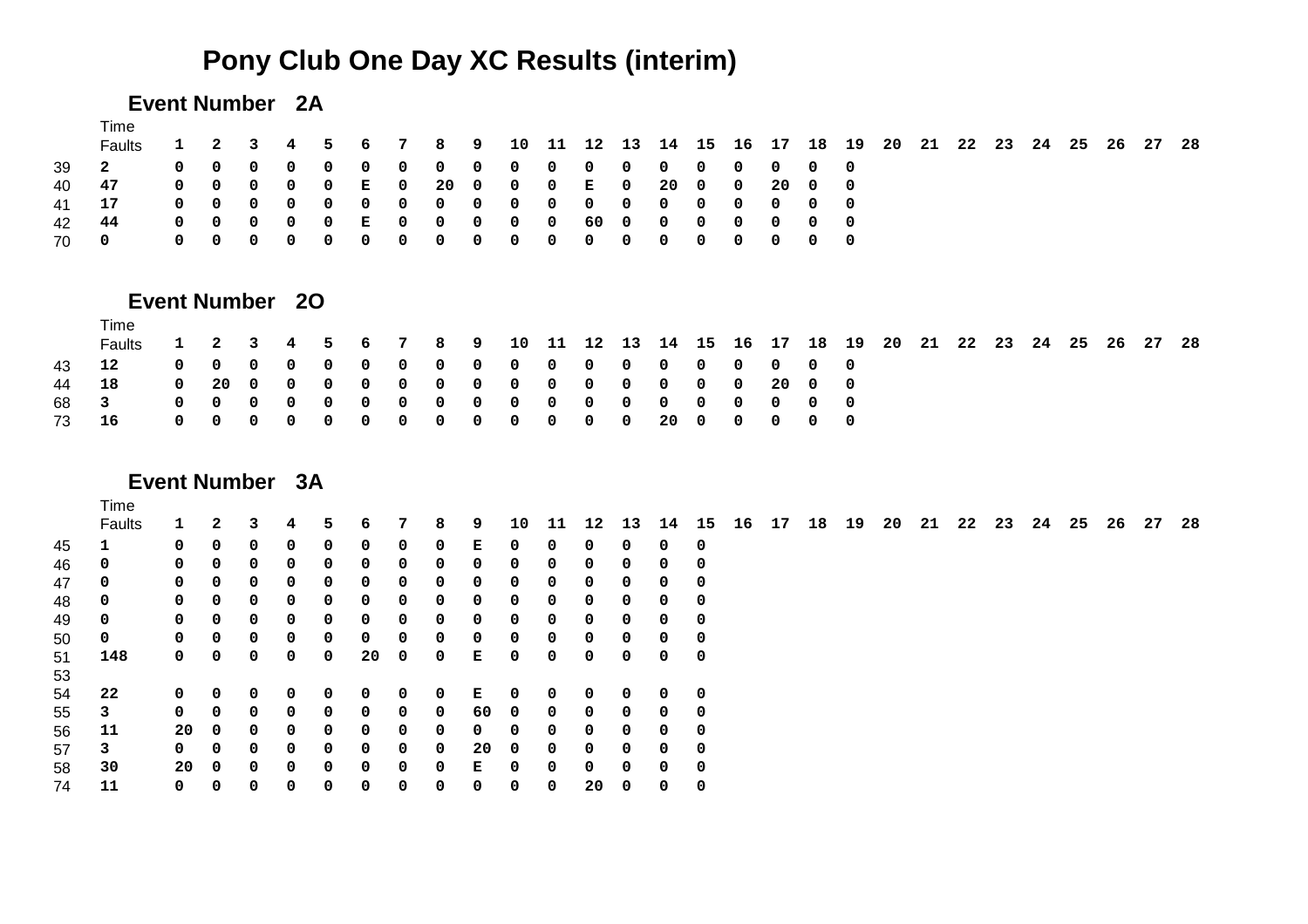# **Event Number 3O**

#### Time

|     | <b>Faults</b>           |              |            |                                 |           |            | 1 2 3 4 5 6 7 8 9 10 11 12 13 14 15 16 17 18 19 20 21 22 23 24 25 26 27 28 |                         |                                 |  |              |                                                  |  |  |  |  |  |  |  |
|-----|-------------------------|--------------|------------|---------------------------------|-----------|------------|----------------------------------------------------------------------------|-------------------------|---------------------------------|--|--------------|--------------------------------------------------|--|--|--|--|--|--|--|
| 59  | 0                       | $\mathbf{0}$ | - 0        | $0\quad 0$                      | $\bullet$ |            | 0 0 0 60 0 0 0                                                             |                         |                                 |  |              | $0\quad 0\quad 0$                                |  |  |  |  |  |  |  |
| 60  | - 0                     |              |            |                                 |           |            |                                                                            |                         |                                 |  |              | $\begin{matrix}0&0&0\end{matrix}$                |  |  |  |  |  |  |  |
| -61 | $\overline{\mathbf{0}}$ |              | $0\quad 0$ | $0\quad 0\quad 0$               |           |            | 0 0 0 60 0 0 0                                                             |                         |                                 |  |              | $0\quad 0\quad 0$                                |  |  |  |  |  |  |  |
| 63  | $\overline{\mathbf{0}}$ |              |            |                                 |           |            | 0 0 0 0 0 0 0 0 20 0 0 0                                                   |                         |                                 |  |              | $0\quad 0\quad 0$                                |  |  |  |  |  |  |  |
| 64  | $\overline{\mathbf{0}}$ |              |            |                                 |           |            |                                                                            |                         |                                 |  |              | $\begin{matrix}0&0&0\end{matrix}$                |  |  |  |  |  |  |  |
| 65  | $\overline{\mathbf{0}}$ |              |            |                                 |           |            |                                                                            |                         |                                 |  |              | $\begin{matrix}0&0&0\end{matrix}$                |  |  |  |  |  |  |  |
| 66  | - 0                     |              | $0\quad 0$ | $0\quad 0$                      | $\bullet$ | $0\quad 0$ |                                                                            |                         | $0\quad 0\quad 0\quad 0\quad 0$ |  |              | $0\quad 0\quad 0$                                |  |  |  |  |  |  |  |
| 67  | -72                     |              | $0\quad 0$ | $\begin{matrix}0&0\end{matrix}$ | <b>O</b>  |            | $0\quad 0$                                                                 | $\overline{\mathbf{0}}$ | 600 M O                         |  | $\mathbf{0}$ | $\begin{array}{ccc} & & 0 & \quad 0 \end{array}$ |  |  |  |  |  |  |  |
|     |                         |              |            |                                 |           |            |                                                                            |                         |                                 |  |              |                                                  |  |  |  |  |  |  |  |

### **Event Number 4A**

|          | Time<br>Faults |              |                   |  |             | 1 2 3 4 5 6 7 8 9 10 11 12 13 14 15 16 17 18 19 20 21 22 23 24 25 26 27 28 |  |            |                      |                         |     |     |                                            |  |  |  |  |  |  |  |
|----------|----------------|--------------|-------------------|--|-------------|----------------------------------------------------------------------------|--|------------|----------------------|-------------------------|-----|-----|--------------------------------------------|--|--|--|--|--|--|--|
| 16       |                |              |                   |  |             |                                                                            |  |            |                      |                         |     |     |                                            |  |  |  |  |  |  |  |
| 17       | 0              |              | $0\quad 0\quad 0$ |  |             | 0 0 0 0 0 0 0 0 0 0 0 0                                                    |  |            |                      |                         |     |     |                                            |  |  |  |  |  |  |  |
| 18       |                |              | $0\quad 0\quad 0$ |  | $0\qquad 0$ |                                                                            |  |            | 20 0 E 0 0 0 0 0 0 0 |                         |     |     |                                            |  |  |  |  |  |  |  |
| 19<br>21 | - 0            |              |                   |  |             |                                                                            |  |            |                      |                         |     |     | $\begin{array}{ccc} & & & 0 & \end{array}$ |  |  |  |  |  |  |  |
| 23       | 0              | $\mathbf{0}$ | $0\quad 0$        |  |             | 0 0 0 0 0 0 0 0 0 0 0 0                                                    |  |            |                      |                         |     |     |                                            |  |  |  |  |  |  |  |
| 24       | -7             |              | $0\quad 0\quad 0$ |  |             | $0$ 0 0 0 0 0 0 0 0 0                                                      |  |            |                      |                         |     |     | $\begin{array}{ccc} & 0 & 0 \end{array}$   |  |  |  |  |  |  |  |
| 25       | 0              | $\mathbf{0}$ | $0\quad 0$        |  |             | $0\quad 0\quad 0\quad 0\quad 0$                                            |  | $0\quad 0$ |                      | $\overline{\mathbf{0}}$ | - 0 | - 0 | $0\quad 0$                                 |  |  |  |  |  |  |  |
|          |                |              |                   |  |             |                                                                            |  |            |                      |                         |     |     |                                            |  |  |  |  |  |  |  |

### **Event Number 4O**

|            | Time          |                   |  |                                                                         |  |  |  |  |  |  |  |  |  |  |  |    |
|------------|---------------|-------------------|--|-------------------------------------------------------------------------|--|--|--|--|--|--|--|--|--|--|--|----|
|            | <b>Faults</b> |                   |  | 1 2 3 4 5 6 7 8 9 10 11 12 13 14 15 16 17 18 19 20 21 22 23 24 25 26 27 |  |  |  |  |  |  |  |  |  |  |  | 28 |
| -26        | $\mathbf{0}$  | $0\quad 0\quad 0$ |  | 0 0 0 0 0 0 0 0 0 0 0 0                                                 |  |  |  |  |  |  |  |  |  |  |  |    |
| 28         | 27 0          |                   |  |                                                                         |  |  |  |  |  |  |  |  |  |  |  |    |
| 30 L       | - 0           |                   |  | 0 0 0 0 0 0 0 0 0 0 0 0 0 0 0                                           |  |  |  |  |  |  |  |  |  |  |  |    |
| 31 0<br>33 |               |                   |  |                                                                         |  |  |  |  |  |  |  |  |  |  |  |    |
| 72         | <b>O</b>      |                   |  |                                                                         |  |  |  |  |  |  |  |  |  |  |  |    |